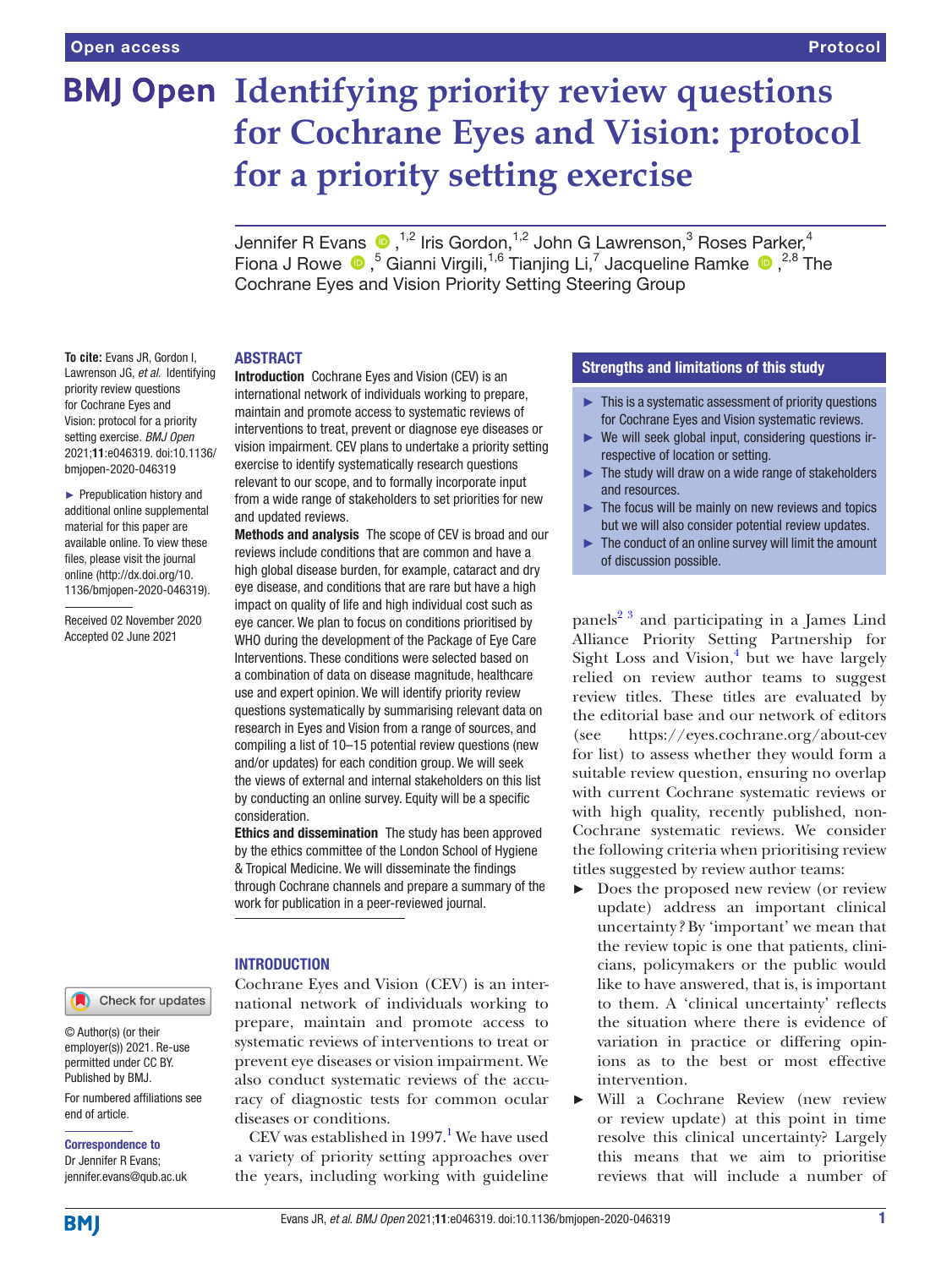reasonably large and robust studies. However, sometimes we judge that identifying a gap in the evidence is also important, if identifying that gap will be likely to lead to further intervention studies.

- To what extent would resolving this clinical uncertainty reduce the magnitude of vision impairment and eye health disorders? This is clearly a subjective judgement but takes into account knowledge of the magnitude of the eye disease or vision impairment and anticipated effect, or cost-effectiveness, of the intervention.
- To what extent would resolving this clinical uncertainty reduce inequalities/disparities in the magnitude of disease or access to care for vision impairment or eye health disorders? Ideally, we would prioritise reviews and interventions that address inequity.

This approach identifies titles that are important to clinicians and researchers but may be less likely to identify questions relevant to other stakeholders such as patients, public and policy-makers. It is also likely to result in focus on higher-income settings, with high research capacity and less emphasis on equity-relevant titles. A recent review highlighted the lack of equity-relevant Cochrane Reviews on cataract.<sup>5</sup>

CEV plans to undertake a priority setting exercise to assess systematically the nature and extent of research questions relevant to our scope, and to formally incorporate input from a wide range of stakeholders to set priorities for new and updated reviews. This document outlines the protocol for a priority setting exercise to identify important review questions. It is informed by guidance prepared by Cochrane on setting review priorities<sup>[6](#page-5-4)</sup> and by the REporting guideline for PRIority SEtting of health research framework for reporting priority setting of health research.<sup>[7](#page-5-5)</sup> Equity will be a specific consideration in the priority setting process. As part of this process, we will also be informed by the work of other organisations undertaking priority setting activities in the field of Eyes and Vision, including the recent Grand Challenges in global eye health undertaken as part of the *Lancet*  Global Health Commission on Global Eye Health<sup>[8](#page-5-6)</sup> and the Package of Eye Care Interventions (PECI) being devel-oped by WHO.<sup>[9 10](#page-5-7)</sup>

# AIMS

The CEV Priority Setting Exercise aims to generate and publicise a list of priority topics, for both new and updated reviews, ensuring involvement of our main stakeholders.

# **METHODS**

#### Context and scope

The scope of CEV is global and includes conditions that are common and have a high global disease burden, for example, cataract and dry eye disease, and conditions that are rare but have a high impact on quality of life and high individual cost such as eye cancer. The intended

# Box 1 List of conditions

- <span id="page-1-0"></span>1. Cataract.
- 2. Refractive error.
- 3. Diabetic retinopathy.
- 4. Glaucoma.
- 5. Macular degeneration.
- 6. Amblyopia.
- 7. Disorders of eye movement.
- 8. Infectious and inflammatory diseases.
- 9. Ocular trauma.
- 10. Ocular surface disorders.
- 11. Disorders of the eyelid and lacrimal system.
- 12. Eye cancer.

beneficiaries of our work are people making healthcare decisions for eye healthcare. CEV reviews primarily address questions relevant to clinical research (treatment, diagnosis, prognosis) but also potentially cover public health, health services and implementation research.

We plan to focus on the list set out in [box](#page-1-0) 1 adapted from conditions prioritised by WHO as part of the development of the PECI. These conditions have been selected based on a combination of data on disease magnitude, healthcare use and expert opinion.

#### **Governance**

To advise on the scope of the exercise, we set up a steering group including ophthalmologists, optometrists, orthoptists, ophthalmic nurses and relevant professional bodies, patient organisations, experienced clinical editors, systematic review methodologists and information specialists of CEV; it includes participants from high and low-income settings. Members of the team have been involved in previous priority setting exercises.

### Stakeholders and participants

Any person with an interest in healthcare decision-making relevant to eye healthcare is eligible to take part. This includes patients, caregivers, the general public, health professions, researchers, policy-makers, government and non-government organisations, and industry. We will actively seek out potential stakeholders using the expertise of the steering group to identify relevant stakeholder organisations and individuals globally in their field. We will then write to each stakeholder organisation or individual identified by the steering group to invite them to take part in the online survey and to identify further relevant stakeholders (snowballing).

# Identifying research questions

For each condition, we will undertake the following steps in order to identify priority questions for each condition, consulting with the steering group as needed ([figure](#page-2-0) 1):

- 1. Identify and summarise relevant data on research in eyes and vision. We plan to use the following sources:
- ► Global policy reports.
- ► Other research prioritisation and roadmaps.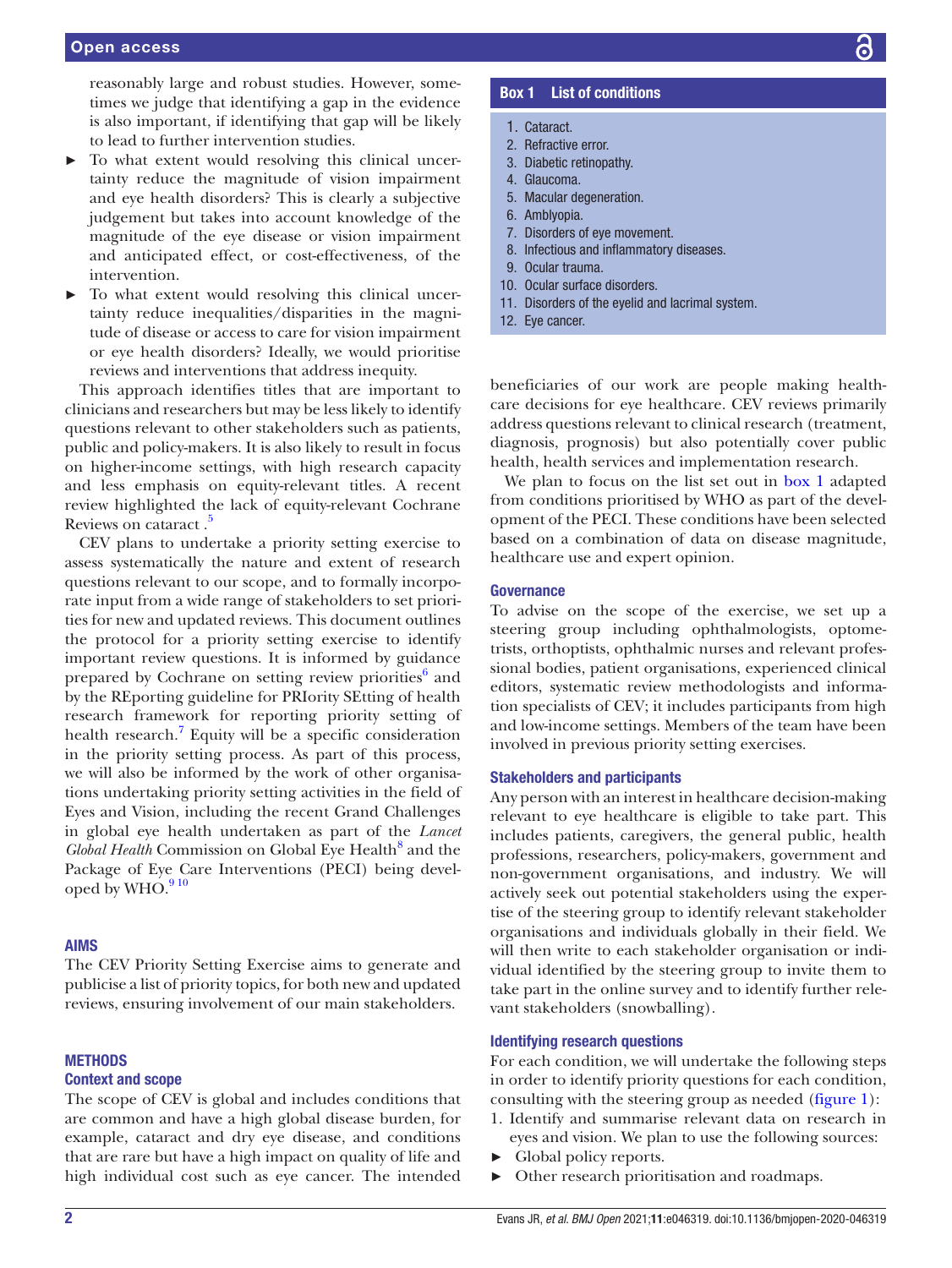

<span id="page-2-0"></span>Figure 1 Flow chart of study process. CEV, Cochrane Eyes and Vision.

- ► Guidelines.
- ► CEV systematic reviews.
- ► CEV@US Project Database of Systematic Reviews in Eyes and Vision.<sup>[11](#page-5-8)</sup>
- Intervention studies on The Cochrane Library (CENTRAL).

We will identify global policy reports and other research prioritisation exercises (eg, James Lind Alliance Priority Setting Process in Sight Loss and Vision<sup>[4](#page-5-2)</sup>) from searching academic databases and contact with our steering group. One member of the research team will scrutinise these reports for identified research questions. We will identify high-quality guidelines from the process followed by WHO during the development of the PECI. We will rank current CEV reviews according to impact using Altmetric and access statistics provided by the publisher. The top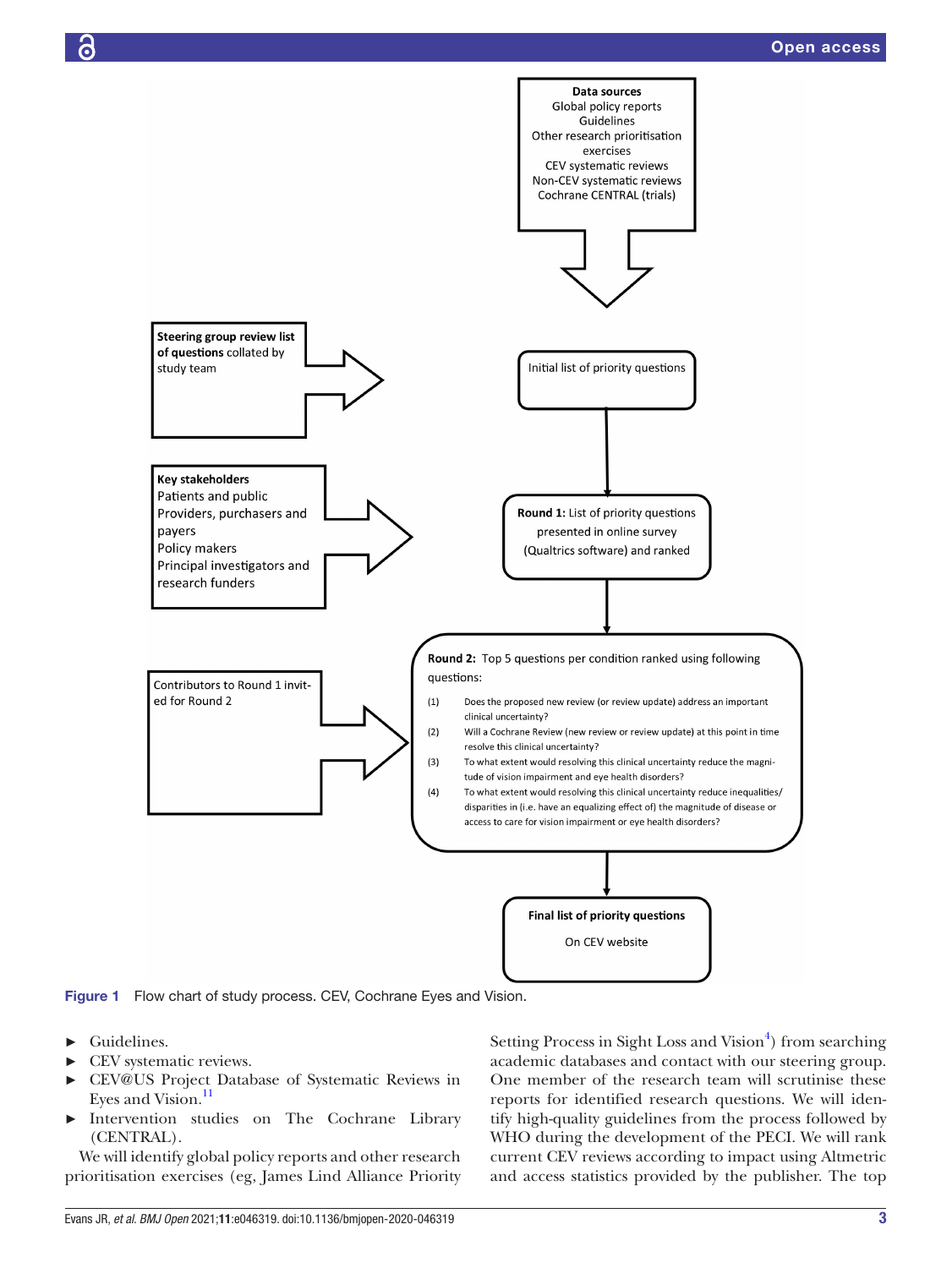20% of reviews identified by this process, that is, reviews with highest Altmetric score and/or access statistics will be eligible for the priority setting process. We will search The Cochrane Library for studies relevant to Eyes and Vision published within the last 3years, or on a trials registers. One author (IG) will scan these reports to identify new potential review titles, that is, PICOs identified in two or more studies, that have not already been addressed in Cochrane Reviews. Search strategies are in the [online](https://dx.doi.org/10.1136/bmjopen-2020-046319) [supplemental appendix 1](https://dx.doi.org/10.1136/bmjopen-2020-046319).

(2)Using the information from (1) we will prepare a list of potential review topics, removing duplicates as needed or merging/combining similar questions. This list will be reviewed by the Steering Group after it has been refined by removing questions where:

- ► High quality, current systematic reviews exist and new trials are either unlikely to have been done, or if they have been done, are unlikely to change the conclusions of the review. We will check for Cochrane Reviews and non-Cochrane high quality systematic reviews in the database maintained by CEV@US project.
- ► Topic is beyond scope because either it does not address a condition of interest ([box](#page-1-0) 1) or it does not address a relevant clinical question.
- ► Question is unclear or ill defined or cannot be answered by either an intervention, diagnostic test accuracy, prognostic or scoping review.

# Conducting the priority setting exercise

We will seek the views of external and internal stakeholders on the list generated in (2) by conducting an online survey using Qualtrics software (Qualtrics, Provo, Utah, USA, available at [www.qualtrics.com\)](www.qualtrics.com). We aim to present a list of 10–15 potential review questions (new and/or updates) for each condition group in this online survey.

We will identify key stakeholders, initially by consultation with the Steering Group, but also including further 'snowballing', that is, asking stakeholders to identify other relevant stakeholders. We will request information on key research needs. The categories of stakeholders that we will consider include but will not be restricted to:

- ► Patients and public.
- ► Providers, purchasers and payers.
- ► Policy-makers.
- ► Principal investigators and research funders.

Participants will be identified through two methods: advertising and direct invitation. We will advertise through social media (eg, Twitter, Facebook and Cochrane channels) and within academic (eg, Alumni networks, Community Eye Health Bulletin,) clinical and professional networks (eg, ophthalmological, optometric and orthoptic societies). We will inform the stakeholders identified above, and ask members of the Steering Group, to circulate within their networks. We will invite some participants directly to take part and will ensure that these invitations are balanced with respect to gender, location (working/living in a high-income or

lower-income setting) and profession (clinician, patient, policy-maker). We will approach Cochrane contributors and other contacts we consider potentially interested to contribute and will draw on the previous participants of the Grand Challenges for Eye Health (names available in public domain). We will not perform any other formal process for ensuring balance, but we will collect limited information on respondents (gender, location, profession) and how they were informed about the survey so that we understand who has responded.

We will conduct a two-round process. In the first round, we will present questions separately for each condition and ask the participants to rank in order of priority, that is, which reviews or review updates should CEV complete first, in the opinion of the respondent. There will be space for the participant to add additional questions that have not been included in the presented list. We will be seeking questions relevant to intervention reviews, diagnostic test accuracy reviews, prognostic reviews or scoping reviews only. Within 4 weeks, we will present a second round, in which the top five questions for each condition will be presented, along with any additional new questions identified during the course of the first round. Participants will be asked to score each review question presented according to the following criteria (4-point scale 1=definitely not/no extent, 2=possibly not/small extent, 3=possibly yes/moderate extent, 4=definitely yes/ large extent):

- ► Does the proposed new review (or review update) address an important clinical uncertainty?
- Will a Cochrane Review (new review or review update) at this point in time resolve this clinical uncertainty?
- To what extent would resolving this clinical uncertainty reduce the magnitude of vision impairment and eye health disorders?
- ► To what extent would resolving this clinical uncertainty reduce inequalities/disparities in (ie, have an equalising effect of) the magnitude of disease or access to care for vision impairment or eye health disorders?

Following these two rounds, for each condition, we will identify the three questions with the highest average score. Each question will be structured in the PICO (Participants, Interventions, Comparator, Outcome) format, adapted for other contexts, for example, diagnosis, prognosis as necessary. As part of this process, we will be guided by the quantitative and qualitative results of these surveys but, to align with our commitment to widen the inclusion and equity-relevance of CEV reviews, we will include at least one question relevant to lower income settings. We will also report ranking of review question priorities by location and stakeholder background to assess the extent to which priorities within different groups differ.

# **Equity**

We will consider equity as part of this process, drawing on methods developed by the Campbell and Cochrane Equity Methods group ([https://methods.cochrane.org/](https://methods.cochrane.org/equity/about-us)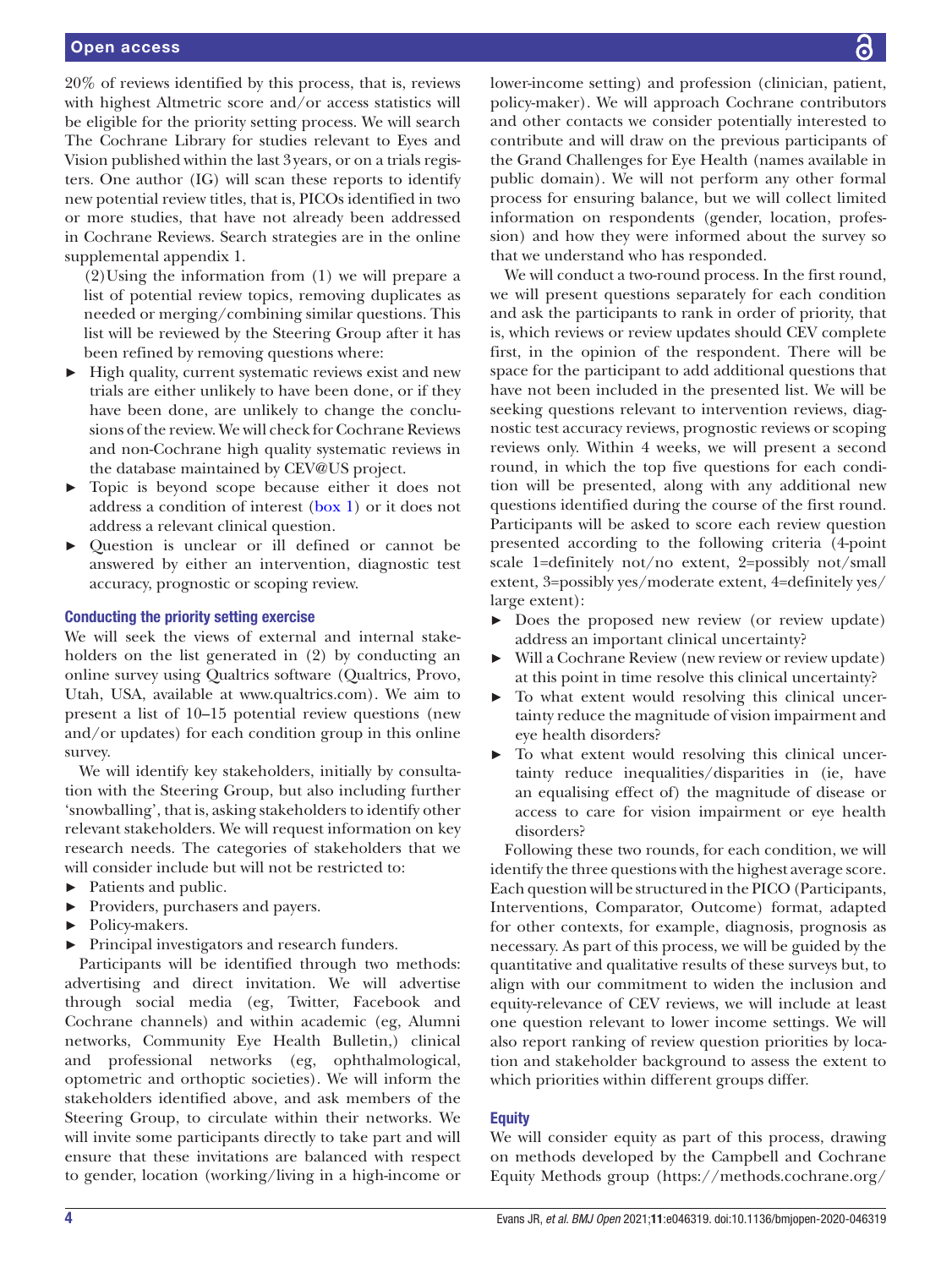[equity/about-us\)](https://methods.cochrane.org/equity/about-us). One member of the Steering Group has a special interest in equity. Our main approach will be to ensure that we have as wide a participation as possible (see above for details). We are taking the opportunity to draw on current partnerships with global initiatives to ensure priorities are informed by representation from low-income and middle-income countries. We will also prioritise questions that the survey participants have considered would reduce inequalities (last question above).

# Patient and public involvement

Patient and public involvement will be through the Steering Group and by contributing to the priority setting exercise.

# ETHICS AND DISSEMINATION

The study has been approved by the ethics committee of the London School of Hygiene & Tropical Medicine. Please see [online supplemental appendix 2](https://dx.doi.org/10.1136/bmjopen-2020-046319) for information to be given to participants in the online survey. All data collection will be electronic. We will disseminate the findings through Cochrane channels and prepare a summary of the work for publication in a peer-reviewed journal.

We will publish, through relevant Cochrane channels, our intention to conduct a priority setting process so that external and internal stakeholders may be involved.

- We plan to:
- ► Document our plans for priority setting including stakeholder engagement, methods and criteria.
- ► Document the implementation of the priority-setting process on our website (including link to relevant network portal) and in an academic publication.
- ► Publish a list of priority topics on the CEV website.
- ► Develop a plan for how the priority topics will be delivered.
- Provide feedback to stakeholders involved, including notification when priority reviews are published.

# Currency/timeframe

We plan to complete the Priority Setting Exercise during June to December 2021 and repeat within 3–5 years.

# Evaluation and feedback

Written feedback will be given to all participants in the process who have supplied an email address, including a plain language account of the process and outcome of the process. All participants will be acknowledged in the final report (with permission).

We will evaluate the priority setting process by asking participants to complete a questionnaire collecting quantitative data and qualitative information on the following outcomes.

# Short-term evaluation

- ► Did the priority setting process meet Cochrane mandatory and desirable criteria for governance, stakeholder engagement, documentation and dissemination?
- ► Was the process complete within the prespecified time frame?
- Was the process completed without using excessive CEV staff time?
- ► Gather feedback from stakeholders via questionnaire
	- What did stakeholders like about the process?
	- What did stakeholders want to improve about the process?
- ► Gather feedback from CEV staff
	- What did CEV staff like about the process?
	- What did CEV staff want to improve about the process?

# Long-term evaluation

- 1. Were the resultant reviews produced in a timely manner?
- 2. Were the resultant reviews relevant/important? For example, did they have higher Altmetric/impact score?
- 3. Were the reviews used in guidelines or other policy documents?

# *Other considerations*

- ► Equity—how have the results improved equity? Have any of the reviews considered most relevant for equity in the process above been undertaken?
- Has there been an increase in authors from lowincome and middle-income settings?

# **CONCLUSION**

A systematic and transparent approach to identifying review questions, informed by credible evidence, and reaching out to a broader group of people to assess priorities will help CEV establish which reviews need to be prioritised in the next 3–5 years.

#### Author affiliations

<sup>1</sup> Centre for Public Health, Queen's University Belfast, Belfast, UK

<sup>2</sup>International Centre for Eye Health, London School of Hygiene & Tropical Medicine, London, UK

<sup>3</sup>Centre for Applied Vision Research, School of Health Sciences, City, University of London, London, UK

4 Cochrane MOSS Network, Oxford University Hospitals NHS Trust, Oxford, UK <sup>5</sup>Department of Health Services Research, University of Liverpool, Liverpool, UK <sup>6</sup>Department of Surgery and Translational Medicine, University of Florence, Firenze, Toscana, Italy

<sup>7</sup> Anschutz Medical Campus, University of Colorado, Denver, Colorado, USA <sup>8</sup>School of Optometry and Vision Science, University of Auckland, Auckland, New Zealand

#### Twitter Jennifer R Evans [@jevans7](https://twitter.com/jevans7)

Collaborators Cochrane Eyes and Vision (CEV) Priority Setting Steering committee, Augusto Azuara-Blanco (CEV Editor, Queen's University), Michael Bowen (College of Optometrists), Roxanne Crosby-Nwaobi (CEV Editor, Moorfields Eye Hospital), Jennifer Evans (CEV Co-ordinating Editor, UK editorial base), Barny Foot (Royal College of Ophthalmologists), Stephen Gichuhi (CEV Editor, University of Nairobi), Renata Gomes (Blind Veterans), John Lawrenson (CEV Co-ordinating Editor, City University), Tianjing Li (CEV Co-ordinating Editor, CEV@US), Roses Parker (Cochrane Network Support Fellow), Jacqui Ramke (CEV Editor with special interest in Equity,